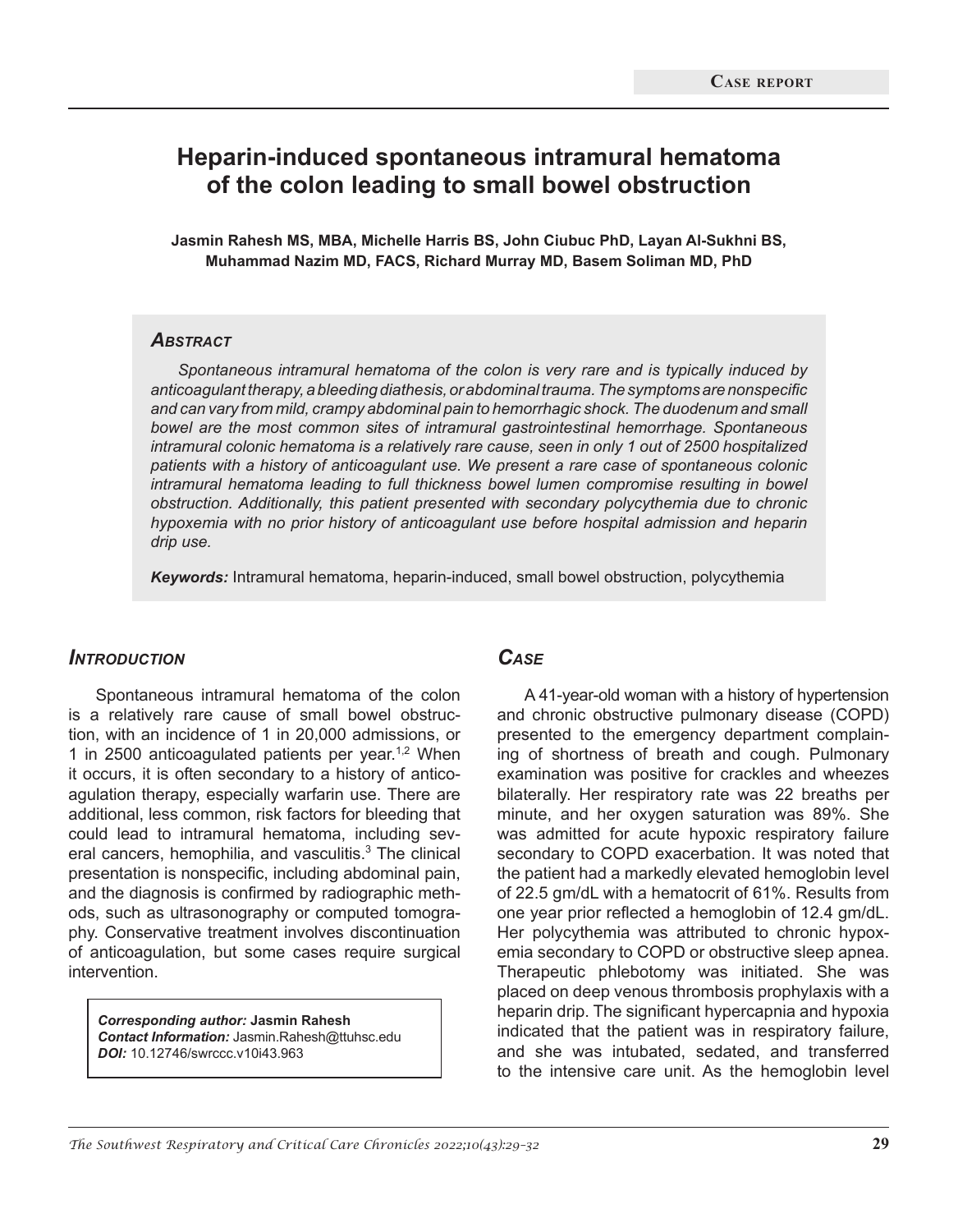

**Figure 1.** Axial computed tomography scan without contrast of the abdomen. White arrow pointing to a large intramural hematoma in the ascending colon.

decreased with therapeutic phlebotomy, the patient was switched to subcutaneous enoxaparin.

By the second day of hospitalization, her coagulation parameters were significantly elevated, with a prothrombin time of 25.9 seconds (international normalized ratio of 2.61) and partial thromboplastin time of 139 seconds. The patient became increasingly distended over the next few days, and the surgery team was consulted for possible ileus. Her hemoglobin, which was elevated on admission, had decreased substantially. When surgery was consulted, the patient's hemoglobin had dropped 4 gm/dL over a 24-hour period, and she reported significantly increased abdominal pain. A computed tomography scan without contrast revealed an acute and large retroperitoneal hematoma with intra-abdominal extension (Figure 1). Enoxaparin was held, and the interventional radiology service was consulted for angiography to determine the origin of bleeding and whether any intervention was possible (Figure 2).

Angiography of the superior mesenteric artery did not detect any active bleeding. A faint blush deriving from a distal branch of the right colic artery was detected on imaging of the right mid-abdomen. Embolization of the branch was performed to decrease bleeding. No bleeding was identified on follow-up imaging in the right colic, middle colic, and ileocolic vessels, or distal



**Figure 2.** Superior mesenteric artery angiography. White arrow pointing to a small blush indicating active bleeding in the ascending colon.

superior mesenteric artery. The patient was hemodynamically stable over the next 2 days; however, she continued to have abdominal distention. A CT scan with contrast was ordered and revealed a very large hematoma in the region of the right hemicolon, extending from the hepatic flexure to the cecum (Figure 3). The center of the hematoma appeared to be intramural and appeared to be pushing into the dilated right hemicolon, resulting in obstruction (Figure 4).

The patient was taken to the operating room for exploratory laparotomy and underwent takedown of the right hepatic flexure, right hemicolectomy with primary ileocolic anastomosis and evacuation of the right retroperitoneal hematoma. After the procedure, the patient's status steadily improved. She was weaned from mechanical ventilation to a nasal cannula and was able to move out of bed and into a chair. There was a persistent leukocytosis, however, which was revealed to be due to an abscess confirmed by computed tomography scan. The abscess was drained by the interventional radiology service,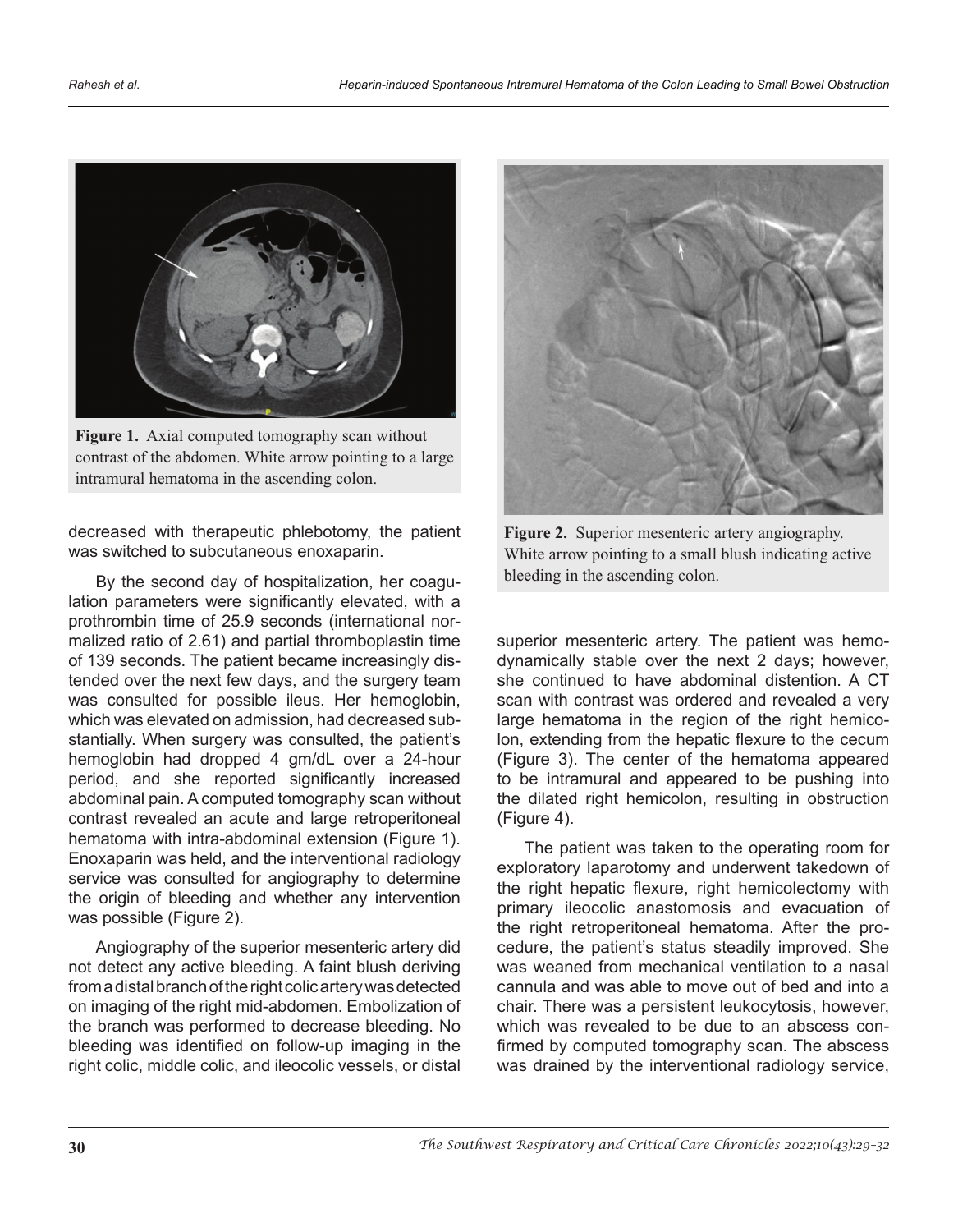

Figure 3. Coronal CT of abdomen and pelvis. White arrow pointing to a large intramural hematoma in the ascending colon.

and a Jackson-Pratt drain was placed. When the drain began to show minimal contents, a follow-up computed tomography scan was ordered, which was normal, and the drain was removed. The patient was discharged from the hospital and scheduled for outpatient follow up.

## *Discussion*

Spontaneous intramural hematoma of the colon is very rare and is typically induced by anticoagulant therapy, bleeding diathesis, or abdominal trauma.<sup>4</sup> These factors can cause bleeding in the form of a singular intramural mass or involve multiple segments. Patients on anticoagulation therapy, especially warfarin, are more susceptible. The symptoms are nonspecific and can vary from mild, crampy abdominal pain to hemorrhagic shock. The physical examination can show rebound tenderness or abdominal guarding. Hematochezia occurs in some cases.4 The duodenum and small bowel are the most common sites of involvement, whereas intramural hematoma of the colon is even more rare.<sup>4</sup> The imaging modality of choice is a CT scan.<sup>4</sup> Most patients with intramural hematoma of the colon are managed with surgical drainage or resection. Conservative management is possible in patients who are otherwise hemodynamically



**Figure 4.** Axial CT of pelvis. White arrow pointing to a large intramural hematoma in the ascending colon. Black arrow pointing to a subadjacent retroperitoneal hematoma relative to the ascending colon.

stable or have contraindications to surgery, such as coagulation disorders.<sup>5</sup>

Our patient presented with secondary polycythemia and no previous history of warfarin use. Clinical suspicion for intramural hematoma was low based on her risk factors. However, intravenous heparin was used during her hospital stay, and this may have caused her bleeding. This case demonstrates the possibility of bleeding even in patients with no obvious risk factors on admission demonstrates the importance of obtaining frequent coagulation studies in patients throughout the hospital course, especially if on anticoagulation.

**Article citation:** Rahesh J, Harris M, Ciubuc J, Al-Sukhni L, Nazim M, Murray R, Soliman B. Heparin-induced spontaneous intramural hematoma of the colon leading to small bowel obstruction The Southwest Respiratory and Critical Care Chronicles 2022;10(43):29–32 **From:** Department of Surgery, Texas Tech University Health Sciences Center, Amarillo, Texas **Submitted:** 12/20/2022 **Accepted:** 4/4/2022 **Conflicts of interest:** none This work is licensed under a Creative Commons Attribution-ShareAlike 4.0 International License.